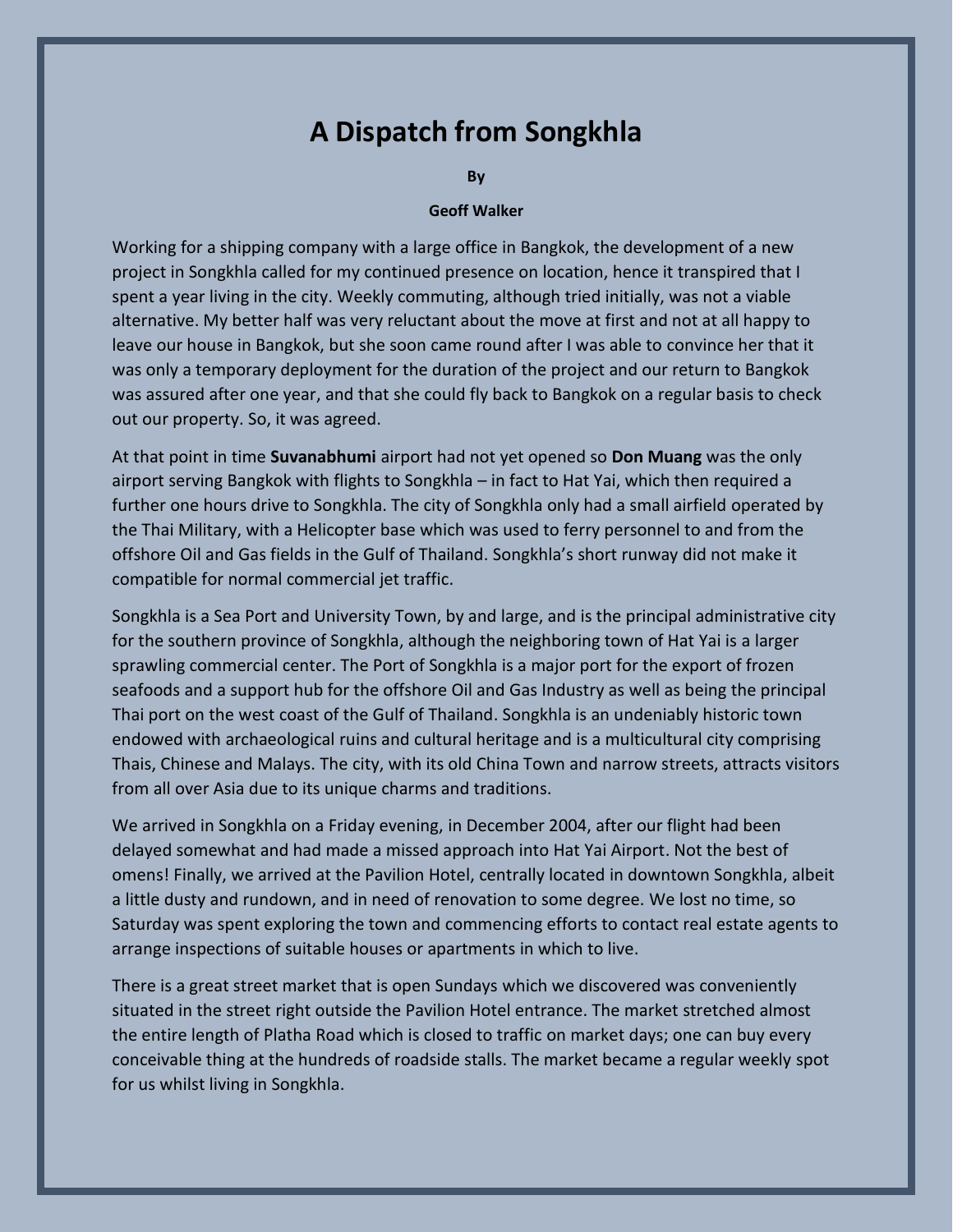My office was located quite close, on the outskirts of the town, in a Soi (lane or small road) which connected to Karnjanavanit Road. Since I was provided with a company car, getting about was simple. Anyway, a car was essential since other means of transport was limited to "tuk tuks", motorcycles or small cramped taxis which did not operated on a fare meter. Trips in a Taxi were based on a pre-negotiated cost for the journey, but as a foreigner living in Thailand, we always had to pay double the norm as a matter of course. Settling into the job was relatively easy for me with normal office hours 8am to 5pm, Monday to Friday. However, I found it was necessary to work longer hours and sometime on a Saturday morning, which, to be honest I found no great hardship. I would go to work whilst my other half drove to Hat Yai to do the weekly shopping.

My better half had been kept busy, and after about one week of living in the Pavilion Hotel, she found a very nice villa, comfortably furnished with a large garden, located in a nice secluded housing estate only about a 5 minute drive from my office. The village was gated with good security and it butted on to a coconut grove, so it proved ideal; hence we immediately leased for one year and took up occupancy soon after. The house was very spacious and was adorned with large Frangipani and Mango trees in the manicured gardens, and a variety of beautiful colorful flowers and shrubbery skirted the boundary walls.

The scent from the Frangipani trees was wonderful, especially in the early mornings. There was also a garden Pegola with benches and a table, in which were hung many delightful Orchids. It was a wonderful spot in which to relax at the conclusion of the working day. The terms of our lease included a domestic helper and a gardener so all that required our attention was cooking and laundry.

Songkhla, being situated in the southern provinces of Thailand was only about a one hour's drive from the Thai/Malaysian border. Unfortunately, the southern province of Thailand could be prone to political unrest from time to time and it was only a few months after we arrived in Songkhla that some terrorists from an Islamic separatist group were responsible for bombing the Airport at Hat Yai (on 3rd April 2005), the Carrefour Supermarket and a Hotel, also at Hat Yai. Regrettably, there were fatalities and it made me consider the risks and whether we should remain in the area, but we persisted, and fortunately nothing further happened during our tenure in Songkhla. Although it must be said that security was heightened with roadblocks and spot checks by police, on the main roads, mainly concentrating on the hordes of motor cyclists.

We were there when the Tsunami occurred that wiped out Phuket. The distance between Songkhla and Phuket is not great, only about 150 miles as the crow flies, but Phuket is located on the opposite shore of the Kra Isthmus, facing the Andaman Sea so we did not experience anything as we were well sheltered. In fact, we did not know the Tsunami had occurred until we started to receive phone calls from friends enquiring if we were safe and sound. It was only then we saw the disaster reported on the evening TV News.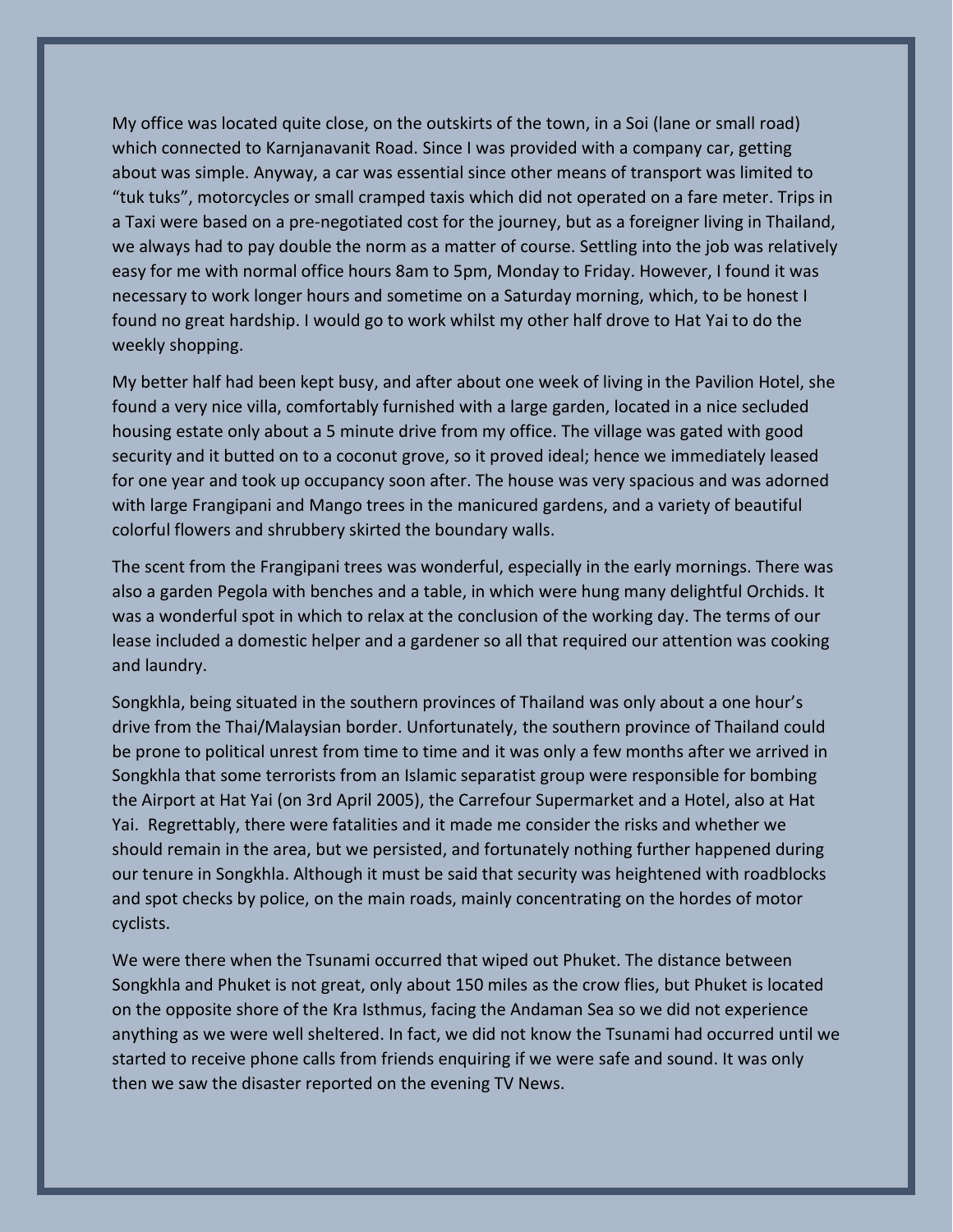Songkhla had its share of expatriates, namely those in business and those that had retired or were living in Thailand on visitor visas. Visitor visas were renewable every three months by a quick trip across the Malaysian border or, by giving passports to a visa or travel agent who would arrange it for a fee, without having to go anywhere. Luckily, I was in Thailand on an employment visa which prevented me from having to go through the rigmarole of frequent visa renewals. Despite what some may think, being a foreign resident employed in Thailand was not all beer and skittles and certainly not any kind of Tax haven, foreigners were subject to 37.5% income tax and received no benefits whatsoever in return. To be honest, it was very much a one-way street, 100% in favor of the Thai Government with no concessions whatsoever for the expatriate.

There was not a great deal of socializing or interaction between expatriate families. Our entertainment usually consisted of a visit to one of the many excellent seafood or Thai restaurants, along the Samila Beach waterfront, of which there were many, or going to the Mermaid Hotel for an evening meal or drink. There was a single Italian restaurant together with a few other European style venues in the city. So, entertainment was it must be said, rather limited. Nevertheless, there were some excellent Thai eateries, especially along Ratchadamnoen Alley. A trip to Hat Yai was necessary if a wider selection of venues was required.

One excellent restaurant that was a favorite of ours was the Amazon Café, quite close to the Songkhla City Park and roundabout. When sitting outside at the Café, it was not uncommon for the monkeys to come down from the surrounding trees and scavenge from diners. They were a nuisance, but the Café staff usually did a good job in chasing them off.

Taking a drive up "Monkey Hill" (Tang Kuan) one was confronted by hundreds of monkeys looking for scraps from passers-by. These primates could be quite vicious and were to a large extent fearless of humans, so caution was always required as they would attack anything that looked to them like food. Taking the cable car up to the summit was worth the ride because of the magnificent vistas that one was able to gain.



Monkey Hill and its residents.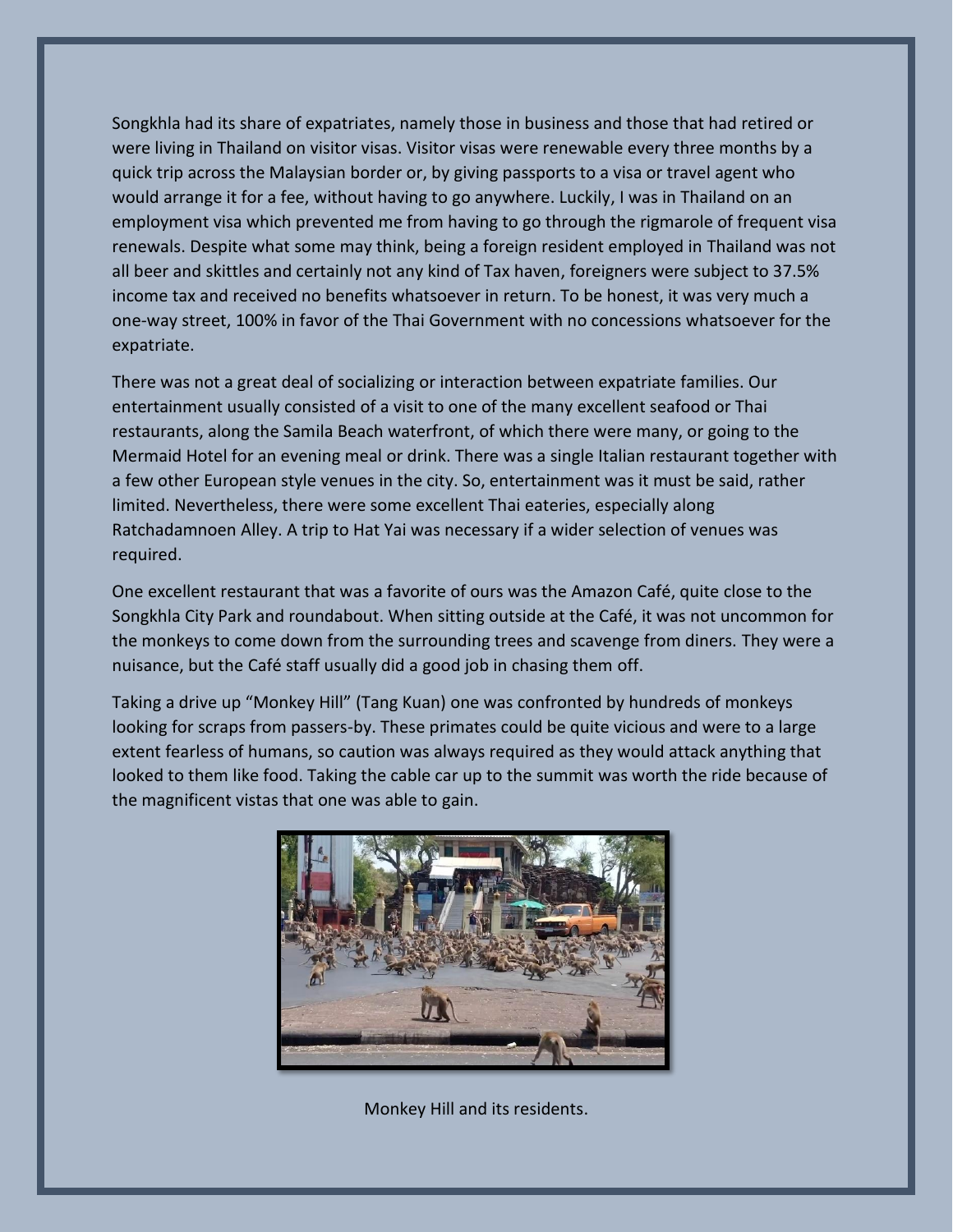For the single or unattached foreigner or Falang it was another story, there was always the bars on the "Dark Side" which appeared to do a roaring trade. Many of these were girly bars so I leave the rest to your imagination. There were some good spots where one could get a decent European style meal and drink without female interference, the Buzz Stop Bar immediately comes to mind (Irish theme pub) in this category. There were several others that retained an air of respectability such as The Victory Bar, Office Bar, Corner Bar and Oscars Bar. These were popular venues and crowded most nights. Also, along the Samila Beach strip, there were numerous bars that offered an exciting night life for those seeking such entertainment, made conspicuous by their array of colored Christmas lights displayed outside their respective premises.

Every Saturday we would drive to Hat Yai in order to do shopping at Carrefour Supermarket and shopping mall. We never stayed longer than necessary in view of earlier attack by separatist terrorists. There were reasonable grocery shops and a good bakery in Songkhla, but they lacked the scope and variety of imported European foodstuffs, catering manily for locals. It was not until several years after we had returned to Bangkok that a Tesco Lotus Supermarket was opened in Songkhla. I remember that we had to time our shopping because the sale of alcohol was restricted and only permitted between certain trading hours, due to local regulations, and it was only the Supermarket in Hat Yai that carried decent stocks of spirits and wines.

Sundays were pretty standard, a drive to the beach followed by a long walk, brunch at one of the hotels then in the afternoon a visit to the street market close to the Pavilion Hotel in the city center. There was always something new to see at the market. Sunday evenings would likely be a trip to one of the beachfront seafood restaraunts , or if feeling really energetic a drive to the seafood eateries at Ko Yo, where there was a wide selection of good waterside seafood restaurants, that overlooked the Songkhla Lake. I perhaps would have a quick early morning round of Golf on a Saturday but I found the Umbrella Girls spent most of their time chasing away snakes from the greens and fairways, so that quelled my interest somewhat. That was about the scope of of our average weekend activities.

There was the odd occasion, if work was relatively slow, when we would go to Trang or Koh Samui for a long weeked, to break the monotony of Songkhla. Both venues were quite close, within easy reach and served by airlines. Singapore was the most popular venue for a weekend stay, it was much quicker to fly to Singapore than it was to Bangkok, with several daily flights being available from which to select.

About every six weeks my wife would take an overnight trip to Bangkok to check on our home. It was good because she would catch the no frills "One to Go" flight from Hat Yai at 11am, arrive in Don Muang around 12.15, then return the following day, arriving back in Songkhla at around 5pm. At least it gave us piece of mind, even though our house in Bangkok was in a gated and secure compound, but that did not account for everything. Timely payment of electricity,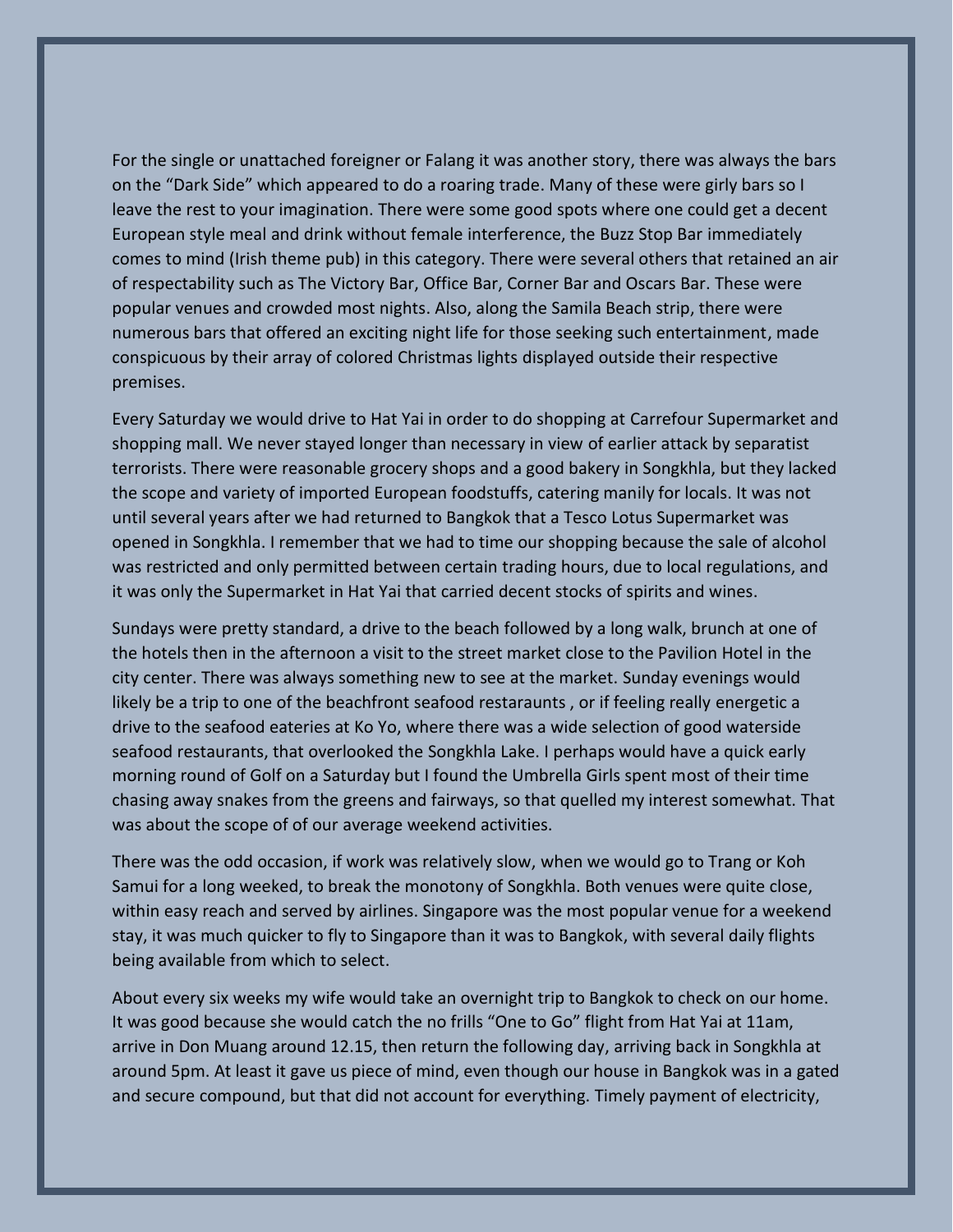water and other utility bills was important because if not settled on time the hassle of late payment was a nightmare, with all the beaucratic red tape. Frequent running of airconditioning and proper ventilation throughout the house was also essential in order to avoid mildew and damage to contents because of the high humidity that prevailed.





Bangkok to Hat Yai by "One Two Go" domestic Airlines. Before "Thai Smile" Airways took over the route and "One Two Go" was rebranded "Orient Thai Airways" in 2006. The Airline finally ceased all operations in 2018.



Map of southern provinces of Thailand, indicating location of Songkhla and Hat Yai. The bold black line depicts the Malaysian Border.

Trang, a popular tourist center lies on the western side of the isthmus facing the Andaman Sea.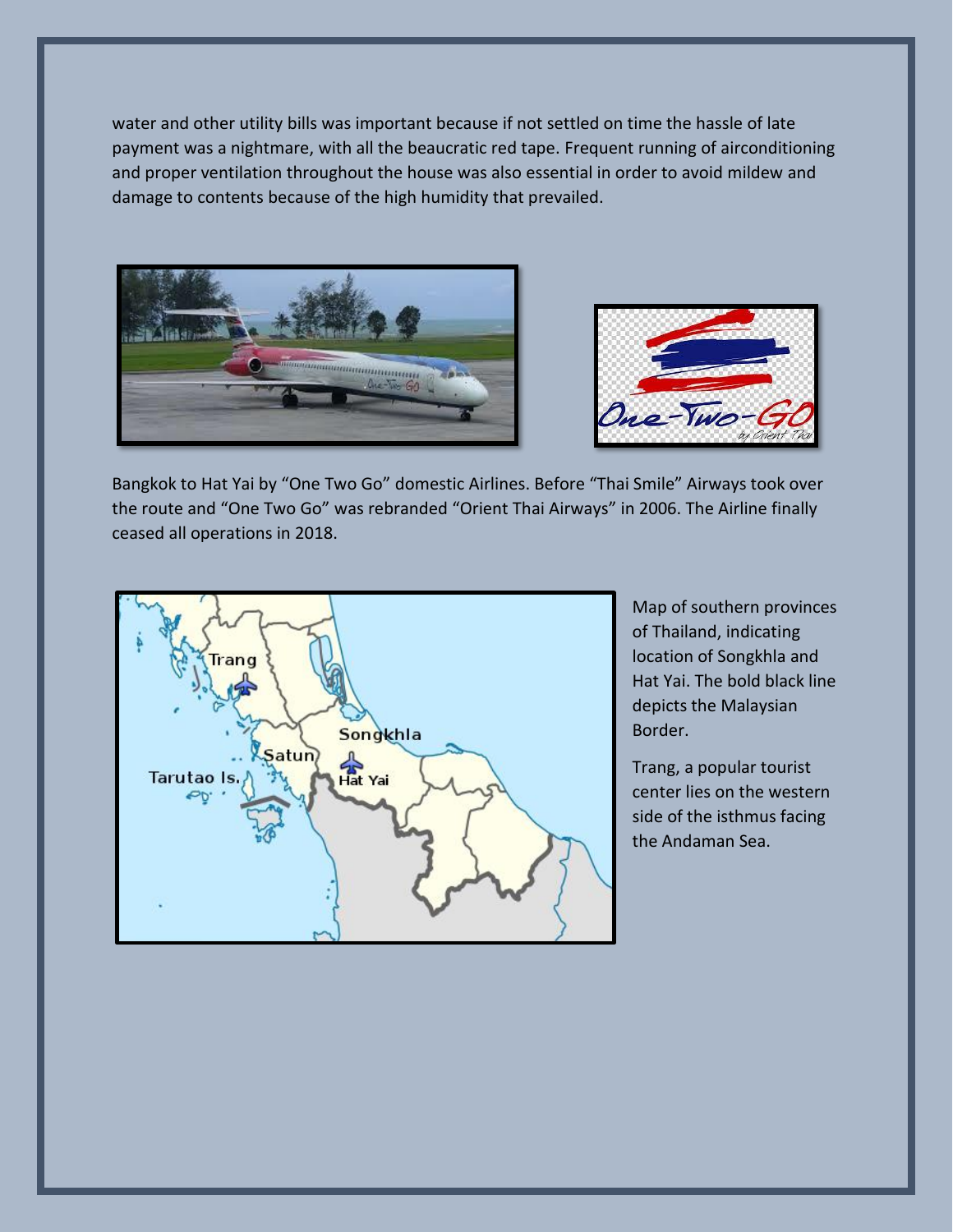

returning to anchor once weather conditions have settled.

A Thai Flag coastal tanker high and dry on Samila Beach after a squall of strong winds and rough weather. It was not uncommon for ships to drag anchor due to the poor holding ground at the anchorage, which is not far offshore. A much safer practice is to weigh anchor and slow steam around during such conditions, rather than remain at the anchorage,



Left, the famous mermaid statue at Samila Beach. It is a great tourist attraction and a must see for visitors to Songlha for photographic purposes. Called the "Golden Mermaid", or Nang Nguek Thong, it is intended to promote Samila Beach as a tourist attraction and serves no other purpose,

although there are those who look upon it as a kind of shrine and often adorn it with garlands. The Cat and Mouse Islands (sometimes called Cat and Rat Islands) can be seen in the background.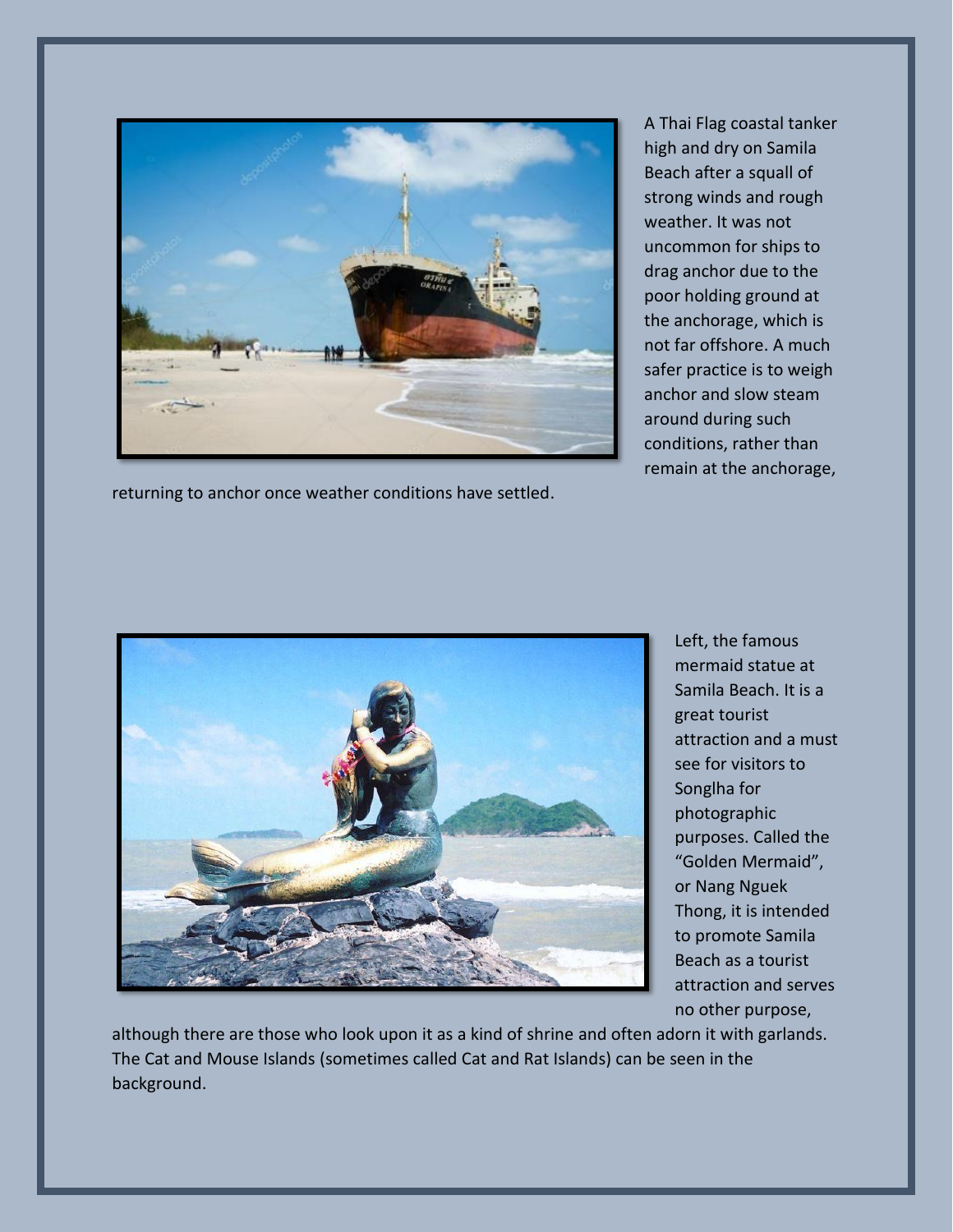

Left, the white sandy Samila Beach at Songkhla. Samila Beach faces the small Cat and Mouse Islands, so named as their topography resemples a cat chasing a mouse. The headland of Samila features a "Golden Mermaid". To the south is a 9-hole golf course and soccer stadium, and numerous beachside seafood restaurants and bars.

The port at Songkhla has two main areas. The offshore base is a little upstream and would easily become congested. It was close to the Thai Navy jetties and the old fishing port area. PTTEP (PTT Exploration and Production Public Company Limited – the Government owned O&G exploration conglomerate) was in the process of building a new offshore hub, closer to the international port, which became operational in 2005. This was an improvement because the old base was a little upstream in amongst various fishing stakes, and the ships were always receiving claims from the traditional fishing stake owners for alleged damage, many of these claims were fabricated and just a means of extracting revenue from foreign operators of the ships.

In 2005 Songkhla increased its activity and boomed as an important hub for shipping serving the various O&G (oil and gas) installations and floating export terminals in the Gulf of Thailand. As part of the increased volume of offshore related shipping, an upgraded helicopter depot for passenger services became operational at the old Songkhla Military airfield. Numerous shuttle flights were conducted daily between Songkhla and the offshore platforms and installations, ferrying oil field personnel.



Typical Chopper servicing Offshore installations from Songkhla Heli-base.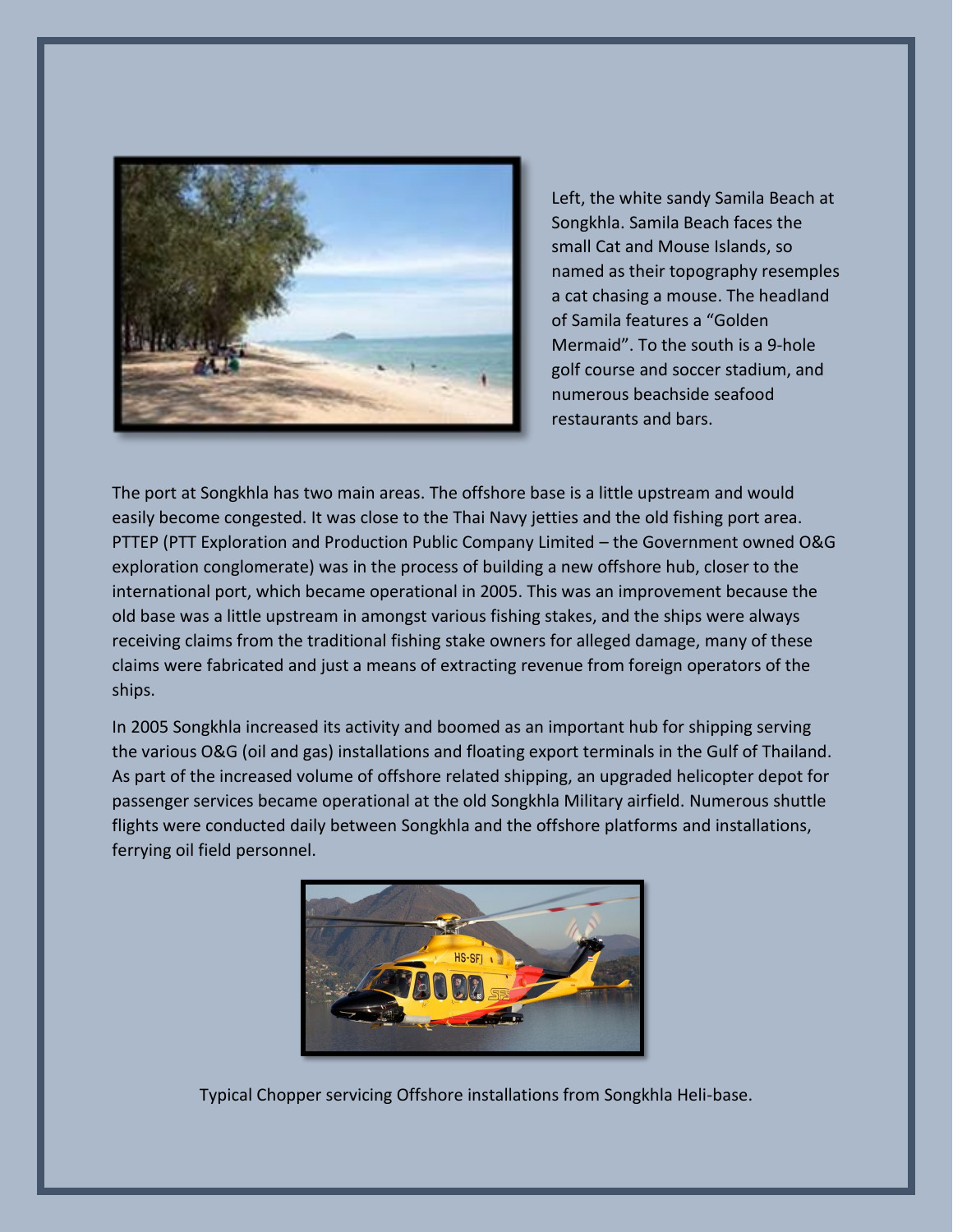

City scape of the sprawling town of Songkhla.



A Drone's view of the Songkhla Offshore O&G Base. Fully operational as of 2006. The old base at the Fishing Port Jetty area was been disbanded and no longer used, except for vessels undergoing repair and survey, etc. The new facility was built by PTTEP to accommodate offshore ships under their charter. The coastal tanker jetty, used extensively to supply fuel for the Gulf of Thailand O&G fields, is located just out of picture at bottom right.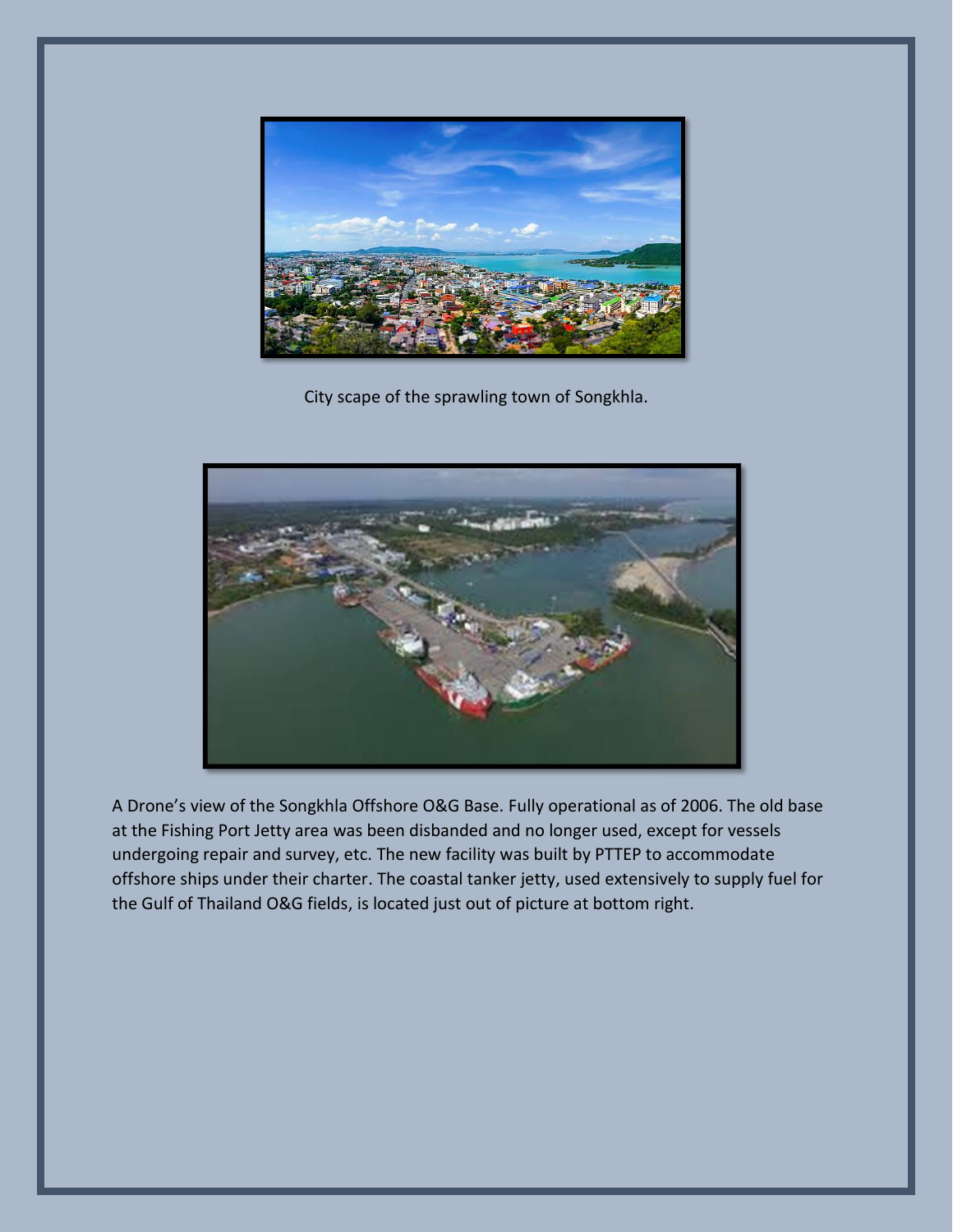

Songkhla Main Jetty Complex for container and commercial vessels. It is unusual to see vacant berths as the port is generally busy with a high rate of wharf occupancy. It is the largest sea food export facility in South East Asia.

The commercial Port of Songkhla is the most important in southern Thailand as it serves all the import and export needs of the southern provinces of the country, hence it is operated as a separate entity to the Offshore Supply Base.

The quickest way to reach the Port(s) was to use the Songkhla Lake vehicular ferry service which operated from the Royal Thai Navy Base area. Once having crossed the narrow waterway it was then a short drive to the main Port area. This was a reliable and cheap service to use and very convenient.

Realistically, living in Songkhla was a memorable experience, although if not the most exciting at times. Nevertheless, we shall remember the time spent residing and working in the city with some affection, especially because of its friendly people.

At the conclusion of our one year in Songkhla, as planned I was re-deployed back to head office in Bangkok. We decided that it would be a good experience to drive back to Bangkok. This was a huge mistake as we found the roads, by and large, to be poor and crowded with trucks and heavy traffic. Despite only a few stops for coffee and petrol the trip took us more than 12 hours and was something we vowed never to repeat. Progress was slow, due mainly due to the high volume of trucks and many buses which were slow (mainly because of the poor roads) with very few places where one could safely overtake. Eventually we arrived home in Bangkok at 10pm, ready for a strong libation and hot shower.